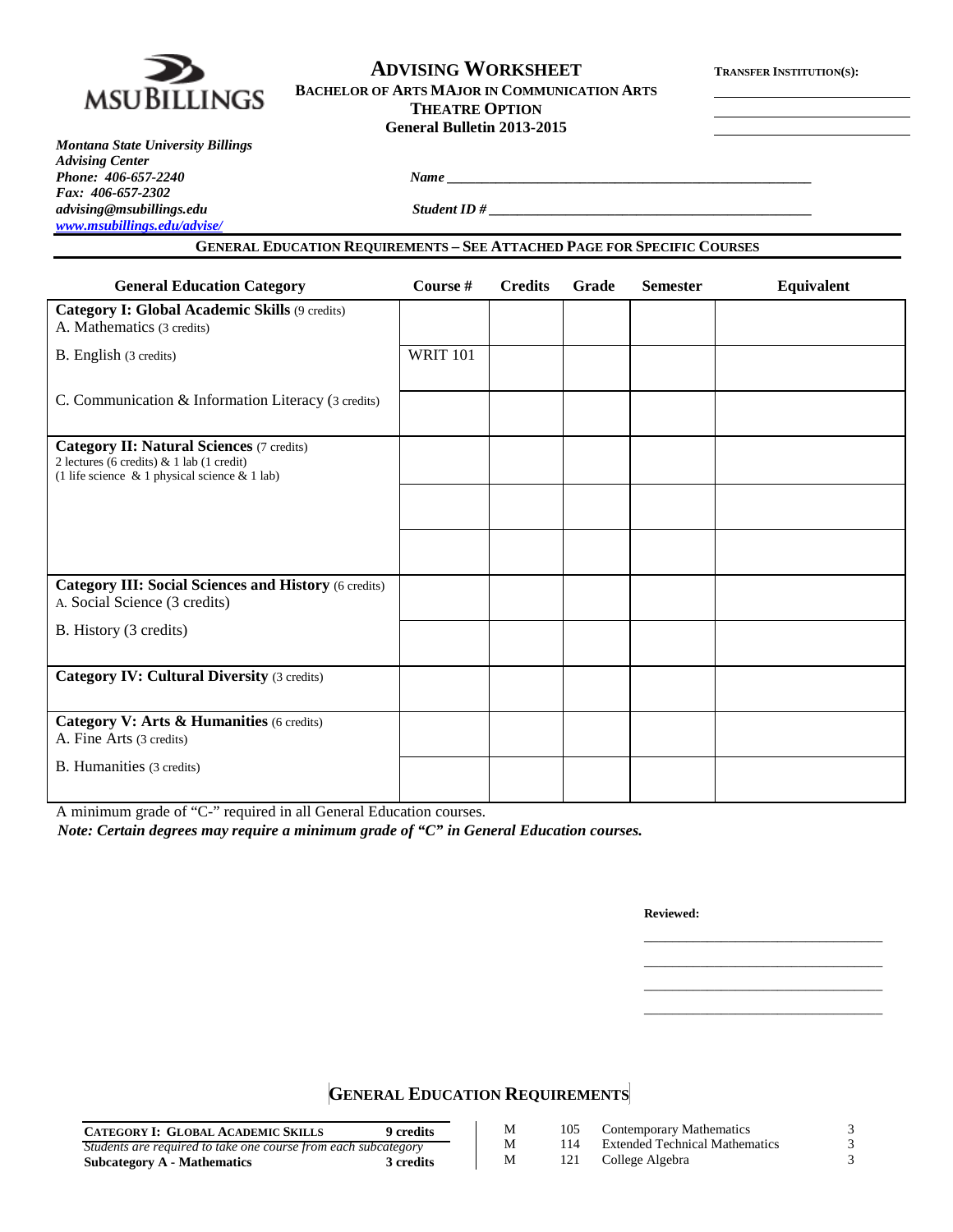| М                                                       | 122                                                  | 3<br>College Trigonometry                                      |           |  |  |  |
|---------------------------------------------------------|------------------------------------------------------|----------------------------------------------------------------|-----------|--|--|--|
| М                                                       | 131                                                  | Mathematics for Elementary Teachers II                         | 3         |  |  |  |
| М                                                       | 143                                                  | <b>Finite Mathematics</b>                                      | 4         |  |  |  |
| М                                                       | 171                                                  | Calculus I                                                     | 4         |  |  |  |
| <b>STAT</b>                                             | 141                                                  | <b>Introduction to Statistical Concepts</b>                    | 3         |  |  |  |
| <b>STAT</b>                                             | 216                                                  | Introduction to Statistics                                     | 4         |  |  |  |
| Subcategory B - English                                 |                                                      |                                                                | 3 credits |  |  |  |
| WRIT                                                    | 101                                                  | College Writing I                                              | 3         |  |  |  |
| WRIT                                                    | 121                                                  | Introduction to Technical Writing                              | 3         |  |  |  |
| WRIT                                                    | 122                                                  | Introduction to Business Writing                               | 3         |  |  |  |
| WRIT                                                    | 201                                                  | College Writing II                                             | 3         |  |  |  |
| WRIT                                                    | 220                                                  | Business & Professional Writing                                | 3         |  |  |  |
| WRIT                                                    | 221                                                  | Intermediate Technical Writing                                 | 3         |  |  |  |
|                                                         |                                                      | Subcategory C - Communication & Information Literacy 3 credits |           |  |  |  |
| <b>BMIS</b>                                             | 150                                                  | Computer Literacy                                              | 3         |  |  |  |
| COMX                                                    | 111                                                  | Introduction to Public Speaking                                | 3         |  |  |  |
| <b>COMX</b>                                             | Introduction to Interpersonal Communication 3<br>115 |                                                                |           |  |  |  |
| <b>LSCI</b>                                             | 125                                                  | Research in the Information Age                                | 3         |  |  |  |
| CATEGORY II: NATURAL SCIENCES 6 cr. lecture & 1 cr. lab |                                                      |                                                                |           |  |  |  |

*Students are required to take one course from each subcategory and at least one corresponding lab or SCIN 101, 102, 103 & 104*

|             |      | <b>Subcategory A - Life Sciences</b>               | 3-4 credits                      |
|-------------|------|----------------------------------------------------|----------------------------------|
| BIOB        | 101  | Discover Biology                                   | 3                                |
| <b>BIOB</b> | 102  | Discover Biology Lab                               | 1                                |
| <b>BIOB</b> | 160  | Principles of Living Systems                       | 3                                |
| <b>BIOB</b> | 161  | Principles of Living Systems Lab                   | 1                                |
|             |      | <b>Subcategory B - Physical Sciences</b>           | 3-4 credits                      |
| ASTR        | 110  | Introduction to Astronomy                          | 3                                |
| ASTR        | 111  | Introduction to Astronomy Lab                      | 1                                |
| <b>CHMY</b> | 12.1 | Introduction to General Chemistry                  | 3                                |
| <b>CHMY</b> | 122  | Introduction to General Chemistry Lab              | 1                                |
| <b>CHMY</b> | 141  | College Chemistry I                                | 3                                |
| <b>CHMY</b> | 142  | College Chemistry Laboratory I                     | 1                                |
| <b>GEO</b>  | 101  | <b>Introduction to Physical Geology</b>            | 3                                |
| GEO         | 102  | Introduction to Physical Geology Laboratory        | 1                                |
| <b>GPHY</b> | 112  | Introduction to Physical Geography Lab             | 1                                |
| GPHY        | 111  | Introduction to Physical Geography                 | 3                                |
| PHSX        | 103  | Our Physical World                                 | 3                                |
| PHSX        | 104  | Our Physical World Lab                             | 1                                |
| PHSX        | 205  | College Physics I                                  | 3                                |
| PHSX        | 206  | College Physics I Lab                              | 1                                |
| PHSX        | 105  | Fundamentals of Phys Sci                           | 3                                |
| <b>PHSX</b> | 106  | Fundamentals of Phys Sci Lab                       | 1                                |
|             |      | <b>Subcategories A and B - Integrated Sciences</b> | 7 credits                        |
|             |      | SCIN 101, 102, 103 & 104 Integrated Sciences       | $3, \frac{1}{2}, 3, \frac{1}{2}$ |
|             |      | <b>CATEGORY III: SOCIAL SCIENCES AND HISTORY</b>   | <b>6</b> credits                 |

| Students are required to take one course from each subcategory |     |                                         |           |  |  |
|----------------------------------------------------------------|-----|-----------------------------------------|-----------|--|--|
|                                                                |     | <b>Subcategory A – Social Sciences</b>  | 3 credits |  |  |
| ANTY                                                           | 217 | Physical Anthropology & Archeology      | 3         |  |  |
| <b>BGEN</b>                                                    | 105 | <b>Introduction to Business</b>         | 3         |  |  |
| COMX                                                           | 106 | Communicating in a Dynamic Workplace    | 3         |  |  |
| <b>ECNS</b>                                                    | 201 | Principles of Microeconomics            | 3         |  |  |
| <b>ECNS</b>                                                    | 202 | Principles of Macroeconomics            | 3         |  |  |
| EDU                                                            | 105 | <b>Education and Democracy</b>          | 3         |  |  |
| <b>GPHY</b>                                                    | 141 | Geography of World Regions              | 3         |  |  |
| <b>HTH</b>                                                     | 110 | Personal Health and Wellness            | 3         |  |  |
| <b>PSCI</b>                                                    | 210 | Introduction to American Government     | 3         |  |  |
| <b>PSCI</b>                                                    | 220 | Introduction to Comparative Government  | 3         |  |  |
| <b>PSYX</b>                                                    | 100 | Introduction to Psychology              | 3         |  |  |
| <b>PSYX</b>                                                    | 231 | <b>Human Relations</b>                  | 3         |  |  |
| SOCI                                                           | 101 | Introduction to Sociology               | 3         |  |  |
| SOCI                                                           | 201 | Social Problems                         | 3         |  |  |
|                                                                |     |                                         |           |  |  |
|                                                                |     | <b>Subcategory B - History</b>          | 3 credits |  |  |
| <b>HSTA</b>                                                    | 101 | American History I                      | 3         |  |  |
| <b>HSTA</b>                                                    | 102 | American History II                     | 3         |  |  |
| <b>HSTR</b>                                                    | 101 | <b>Western Civilization I</b>           | 3         |  |  |
| <b>HSTR</b>                                                    | 102 | <b>Western Civilization II</b>          | 3         |  |  |
| HSTR                                                           | 103 | Honors Western Civilization I           | 3         |  |  |
| <b>HSTR</b>                                                    | 104 | Honors Western Civilization II          | 3         |  |  |
| <b>PSCI</b>                                                    | 230 | Introduction to International Relations | 3         |  |  |

|               |     | <b>CATEGORY IV: CULTURAL DIVERSITY</b><br>3 credits |   |
|---------------|-----|-----------------------------------------------------|---|
| A&SC/WGSS 274 |     | Women, Culture, and Society                         | 3 |
| <b>ANTY</b>   | 220 | Culture and Society                                 | 3 |
| <b>ARTH</b>   | 160 | Global Visual Culture                               | 3 |
| <b>COMX</b>   | 212 | Introduction to Intercultural Communication         | 3 |
| <b>GPHY</b>   | 121 | Human Geography                                     | 3 |
| HTH           | 270 | <b>Global Health Issues</b>                         | 3 |
| LIT           | 230 | World Literature Survey                             | 3 |
| MUSI          | 207 | World Music                                         | 3 |
| <b>NASX</b>   | 105 | Introduction to Native American Studies             | 3 |
| <b>NASX</b>   | 205 | Native Americans in Contemporary Society            | 3 |
| PHI.          | 271 | Philosophy & Religion of India                      | 3 |
| PHI.          | 272 | Philosophy & Religion of China/Tibet/Japan          | 3 |
| <b>REHA</b>   | 201 | Introduction to Diversity in Counseling             | 3 |
| <b>RLST</b>   | 170 | The Religious Quest                                 | 3 |
| SPNS          | 150 | The Hispanic Tradition                              | 3 |

|                                                                |     | <b>CATEGORY V: ARTS &amp; HUMANITIES</b> | 6 credits |  |  |  |
|----------------------------------------------------------------|-----|------------------------------------------|-----------|--|--|--|
| Students are required to take one course from each subcategory |     |                                          |           |  |  |  |
|                                                                |     | Subcategory $A$ – Fine Arts              | 3 credits |  |  |  |
| ARTZ                                                           | 101 | Art Fundamentals                         | 3         |  |  |  |
| ARTZ                                                           | 105 | Visual Language-Drawing                  | 3         |  |  |  |
| ARTZ                                                           | 131 | Ceramics for Non-majors                  | 3         |  |  |  |
| <b>CRWR</b>                                                    | 240 | Intro Creative Writing Workshop          | 3         |  |  |  |
| FILM                                                           | 160 | Introduction to World Cinema             | 3         |  |  |  |
| LIT                                                            | 270 | Film & Literature                        | 3         |  |  |  |
| MART                                                           | 260 | Computer Presentation and Animation      | 3         |  |  |  |
| MUSI                                                           | 101 | <b>Enjoyment of Music</b>                | 3         |  |  |  |
| MUSI                                                           | 114 | Band: MSUB Symphonic                     | 1         |  |  |  |
| MUSI                                                           | 131 | Jazz Ensemble I: MSUB                    | 1         |  |  |  |
| MUSI                                                           | 147 | Choral Ensemble: University Chorus       | 1         |  |  |  |
| THTR                                                           | 101 | Introduction to Theatre                  | 3         |  |  |  |
| THTR                                                           | 120 | Introduction to Acting I                 | 3         |  |  |  |
|                                                                |     | <b>Subcategory B - Humanities</b>        | 3 credits |  |  |  |
| ARTH                                                           | 150 | Introduction to Art History              | 3         |  |  |  |
| <b>HONR</b>                                                    | 111 | Perspectives and Understanding           | 3         |  |  |  |
| LIT                                                            | 110 | Introduction to Literature               | 3         |  |  |  |
| LIT                                                            | 240 | The Bible as Literature                  | 3         |  |  |  |
| PHL                                                            | 110 | Introduction to Ethics                   | 3         |  |  |  |
| PHL                                                            | 111 | Philosophies of Life                     | 3         |  |  |  |
|                                                                |     |                                          |           |  |  |  |

**Total 31**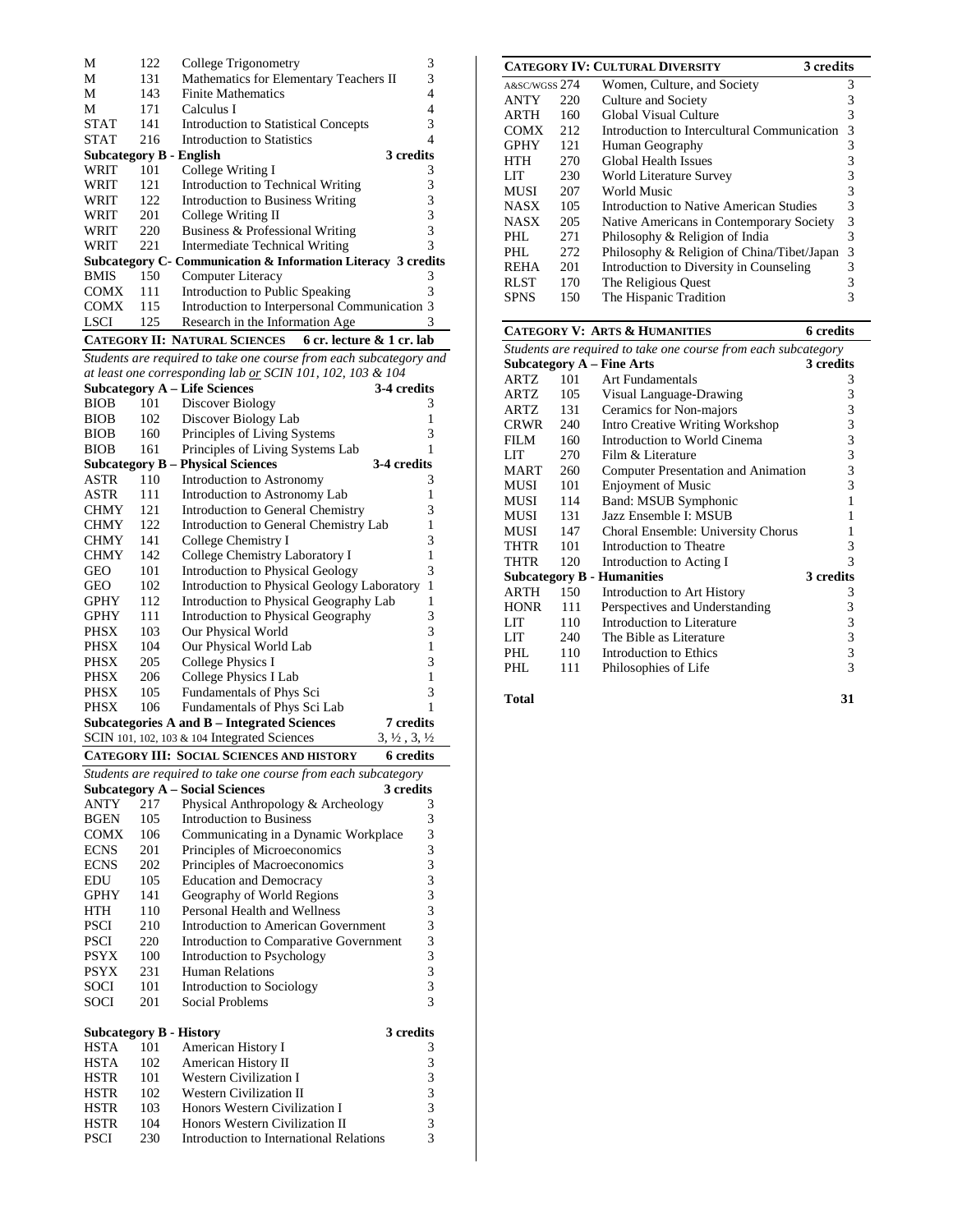|                                   |     | Course                                      | <b>Credits</b> | Grade | <b>Semester</b> | Equivalent |  |  |  |
|-----------------------------------|-----|---------------------------------------------|----------------|-------|-----------------|------------|--|--|--|
| <b>Theatre - Required Courses</b> |     |                                             |                |       |                 |            |  |  |  |
| *THTR                             | 101 | Introduction to Theatre                     | 3              |       |                 |            |  |  |  |
| <b>THTR</b>                       | 102 | Introduction to Theatre Design              | 3              |       |                 |            |  |  |  |
| *THTR                             | 120 | Introduction to Acting I                    | 3              |       |                 |            |  |  |  |
| <b>COMX</b>                       | 200 | <b>Exploring Communication Studies</b>      | 3              |       |                 |            |  |  |  |
| <b>COMX</b>                       | 210 | <b>Communication in Small Groups</b>        | 3              |       |                 |            |  |  |  |
| <b>COMX</b>                       | 212 | Introduction to Intercultural Communication | 3              |       |                 |            |  |  |  |
| <b>THTR</b>                       | 205 | Theatre Workshop II                         | $1 - 5$        |       |                 |            |  |  |  |
| <b>THTR</b>                       | 302 | Theatre Design & Technology                 | 3              |       |                 |            |  |  |  |
| <b>THTR</b>                       | 305 | Theatre Workshop III                        | $1 - 5$        |       |                 |            |  |  |  |
| <b>COMX</b>                       | 330 | Principles of Mass Communication            | 3              |       |                 |            |  |  |  |
| <b>COMX</b>                       | 340 | <b>Visual Rhetoric</b>                      | 3              |       |                 |            |  |  |  |
| <b>COMX</b>                       | 341 | History and Theory of Persuasion            | 3              |       |                 |            |  |  |  |
| <b>THTR</b>                       | 337 | Performance Theory and Criticism            | 3              |       |                 |            |  |  |  |
| <b>THTR</b>                       | 383 | Performance for the Camera                  | 3              |       |                 |            |  |  |  |
| <b>THTR</b>                       | 375 | Directing I                                 | 3              |       |                 |            |  |  |  |
| <b>COMX</b>                       | 470 | Performance Skills for Professionals        | 3              |       |                 |            |  |  |  |

\*May satisfy General Education requirements.

It is recommended that students with a Theatre Option take at least one elective course in THTR 205/305 Workshop in Theatre Production.

Since a Communication Arts degree has at least 48 credits and is therefore by definition an extended major, students with a Communication and Theatre major are not required to complete a minor.

**Students must earn a grade of "C" or above in courses used to satisfy major or minor requirements in the Communication and Theatre Department.**